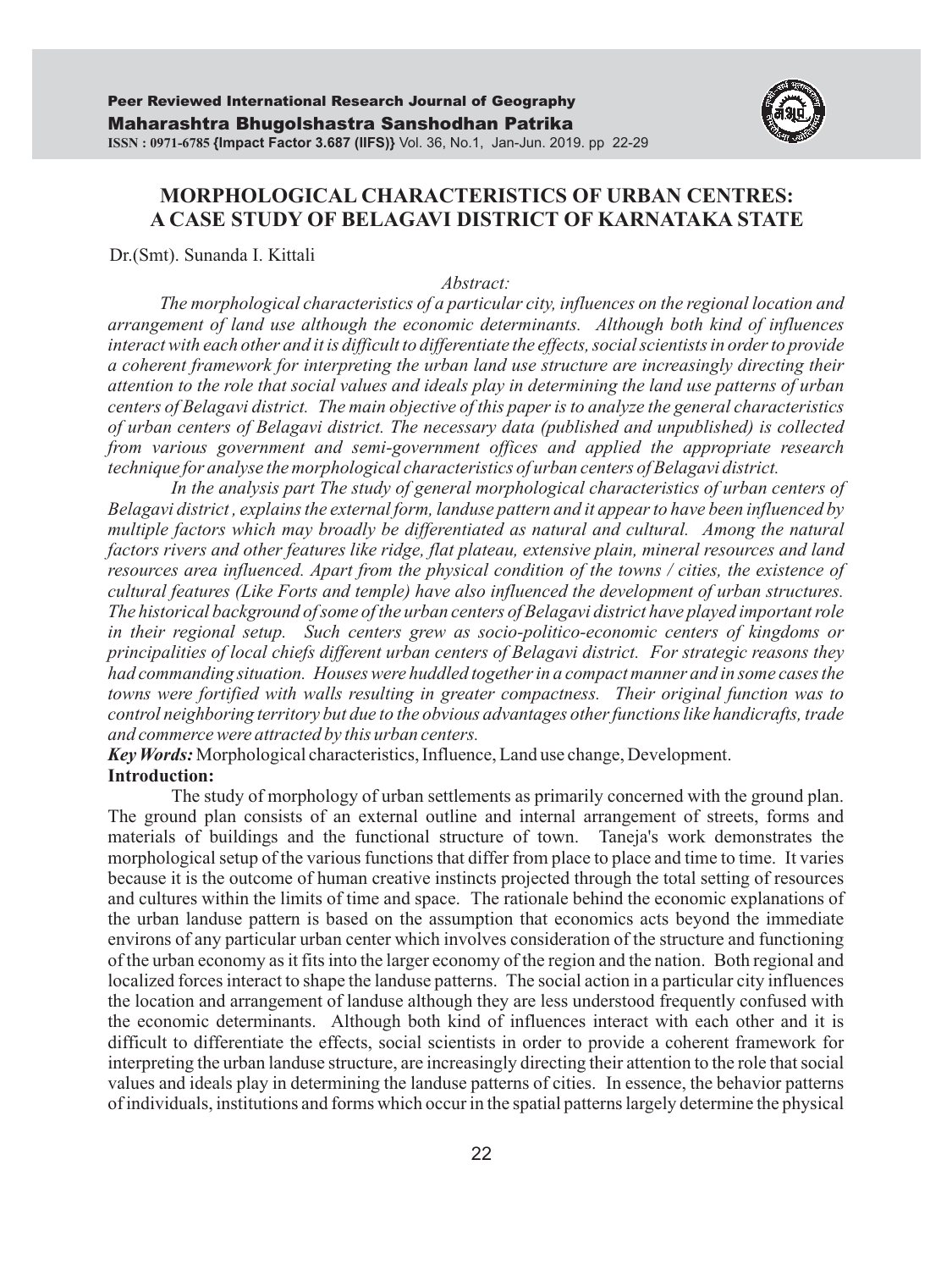structure of urban centers. The urban landuse patterns as the aggregate product of many individual and group actions in occupying and improving the land, we may view those actions as a form of human behavior activated by certain human needs and wants.

Land use refers to the physical and functional structure of land occupancy of towns / cities involves the study of layout pattern of internal structure, street pattern, alignment and architecture of buildings, densities and the different functions of the cities. Cities are always developed and transformed through the interaction between the different socio-cultural, political, economic and technological forces. Hence, these forces create the urban land use and its pattern. The pattern of urban land use in different urban centers reveals the land under different functions which indicate the level of development. It reflects the existing disparities in level of development of different functions on intraurban level.

In this paper an attempt has been made to analyse the general morphological characteristics of urban centers of Belagavi district.

#### **Study Area:**

The Belagavi district is located in the north-western part of the Karnataka state and falls within the northern plain region. The district is of an irregular shape and its maximum length from north to south is 168 km, and 80 to 138 km east to west.



### **BELAGAVI DISTRICT LOCATION MAP**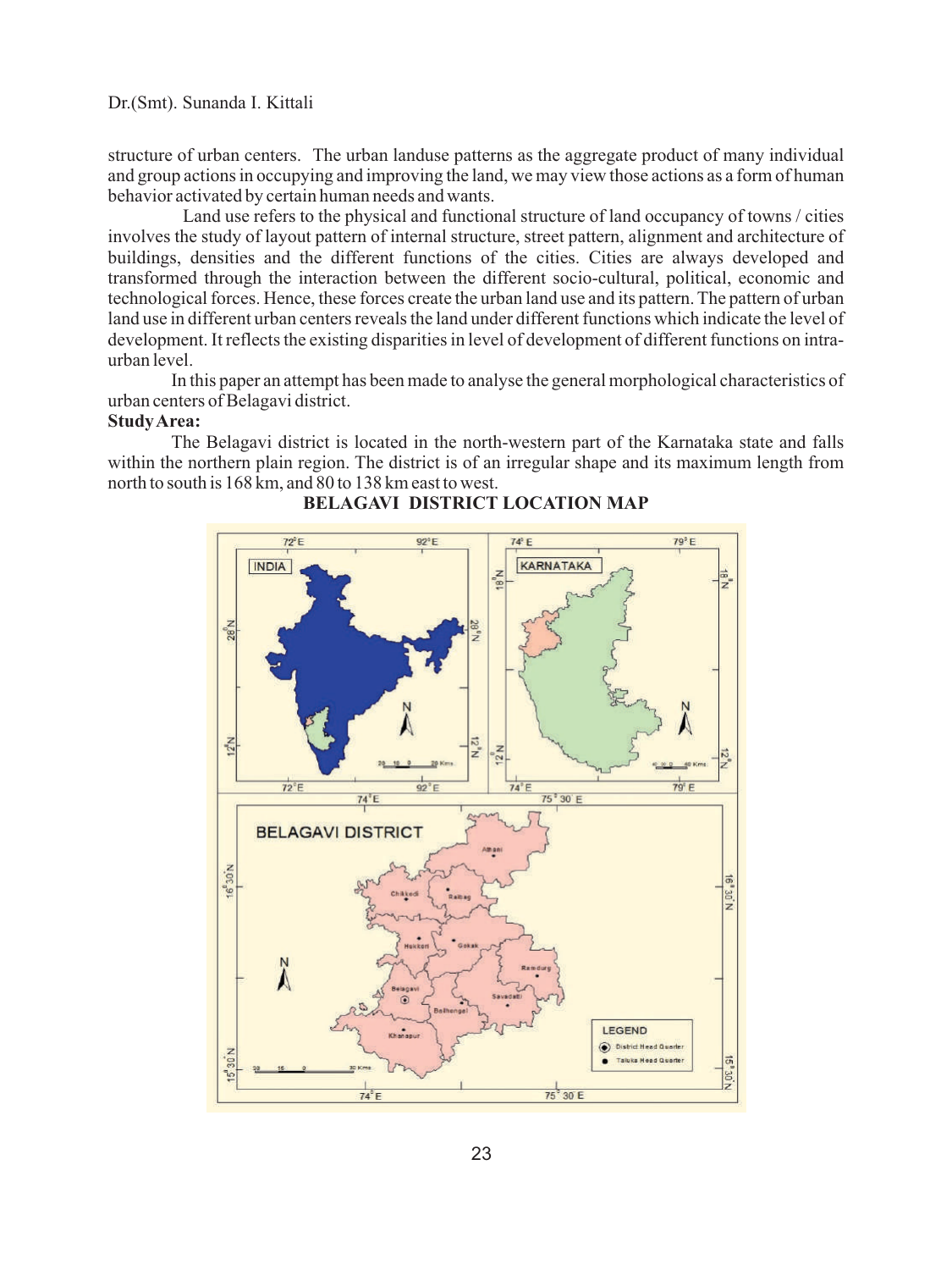The total geographical area of the district is 13,454 sq. km which is 6.99 per cent of the total geographical area of the state. As per the 2011 Census Belagavi district population is about 47, 79,661 persons and it ranks 2nd in population and 5th place in the areal extent. For administrative convenience, Belagavi District has been divided into 10 tahsils. Out of these Chikkodi tahsil is the largest in geographical area (1,995.70 sq. km) and Raibag tahsil is the smallest in geographical area (958.80 sq.kms). The Belagavi District consists of ten tahsils namely: Athani, Bailhongal, Belagavi, Chikkodi, Hukkeri, Khanapur, Gokak, Raibag, Ramdurg and Savadatti. The district comprises three revenue sub-divisions and six police sub-divisions. Apart from the Belagavi City Corporation, there are 17 Muncipal towns, 13 Town Panchayats (Statutory towns- 18 and Census towns-13), 485 Gram panchayats, 1,275 villages. Belagavi is a divisional head quarter. For the administrative purpose the district is divided into three sub-divisions, such as Belagavi, Bailhongal and Chikkodi. The climatic conditions in Belagavi District are generally good. The conditions are by and large healthy and pleasant and characterized by general dryness except during monsoon season. The economic dominant feature of Belagavi district is agriculture, which is the chief occupation of the people. Nearly 75 per cent of people in the study area derives their livelihood directly or indirectly from agriculture. But the main problem it faces is erratic rainfall and inadequate irrigation facilities.

#### **Data Base and Methodology:**

The necessary secondary data is collected from various offices like: city corporation / town municipality and town planning of Belagavi district. Based on available data appropriate methodology is adopted for delineate the profile of the urban land use characteristics of Belagavi district.

## **Objectives:**

The main objectives of this paper are:

- to analyse the general morphological appearance of towns and cities of Belagavi district.
- to analse the classification of urban land-use of towns and cities of Belagavi district.

### **General Morphological Appearance of Towns And Cities of Belagavi District:**

The general appearance of the urban centres is represented by a consolidated arrangement of roads and streets, buildings and building materials, plans of houses, open spaces, etc. Many of the urban centres have developed from villages and present unplanned features. Roads of such towns are still zig-zag with narrow bends and houses differently piled with a closed frontage. But some localities which have developed in a more or less planned manner have good houses such as new extensions of Belagavi, Gokak, Chikkodi, Nippani etc. The main roads are generally mettled, cemented or pitched and often broad but as we proceed outward from the business center to the residential areas the streets become narrow, unmettled and crooked though paved with stones in most cases. This road again becomes wider at the end of the town and on the peripheral parts of the town. The streets of the small towns usually consist of unmettledpath.

Dwellings of the urban centres of Belagavi district are also influenced by town size and their functional type and structure. Large number of towns in the study area have majority of houses built by masonry and bricks. But during recent years concrete houses are being constructed rapidly in the urban areas. The older Mohall's of the urban centres still have traditional mud wall and roof houses. In the smaller towns, there is still predominance of mud wall and roofs. The masonry house decrease in number and size in the urban centres. In newer urban centres whose origin is linked with particular industry the buildings are generally pacca and are constructed in planned way. Sometimes urban centres experience several additions of various historical phases, such type of urban centres may have some old buildings, and these buildings fully or partially concerted by some businessman and government offices to various purposes.

In many towns of the Belagavi district the streets are not so wide as to not permit two-ways traffic. In some towns, like Belagavi, Chikkodi, and Gokak the fragmentary remains of past culture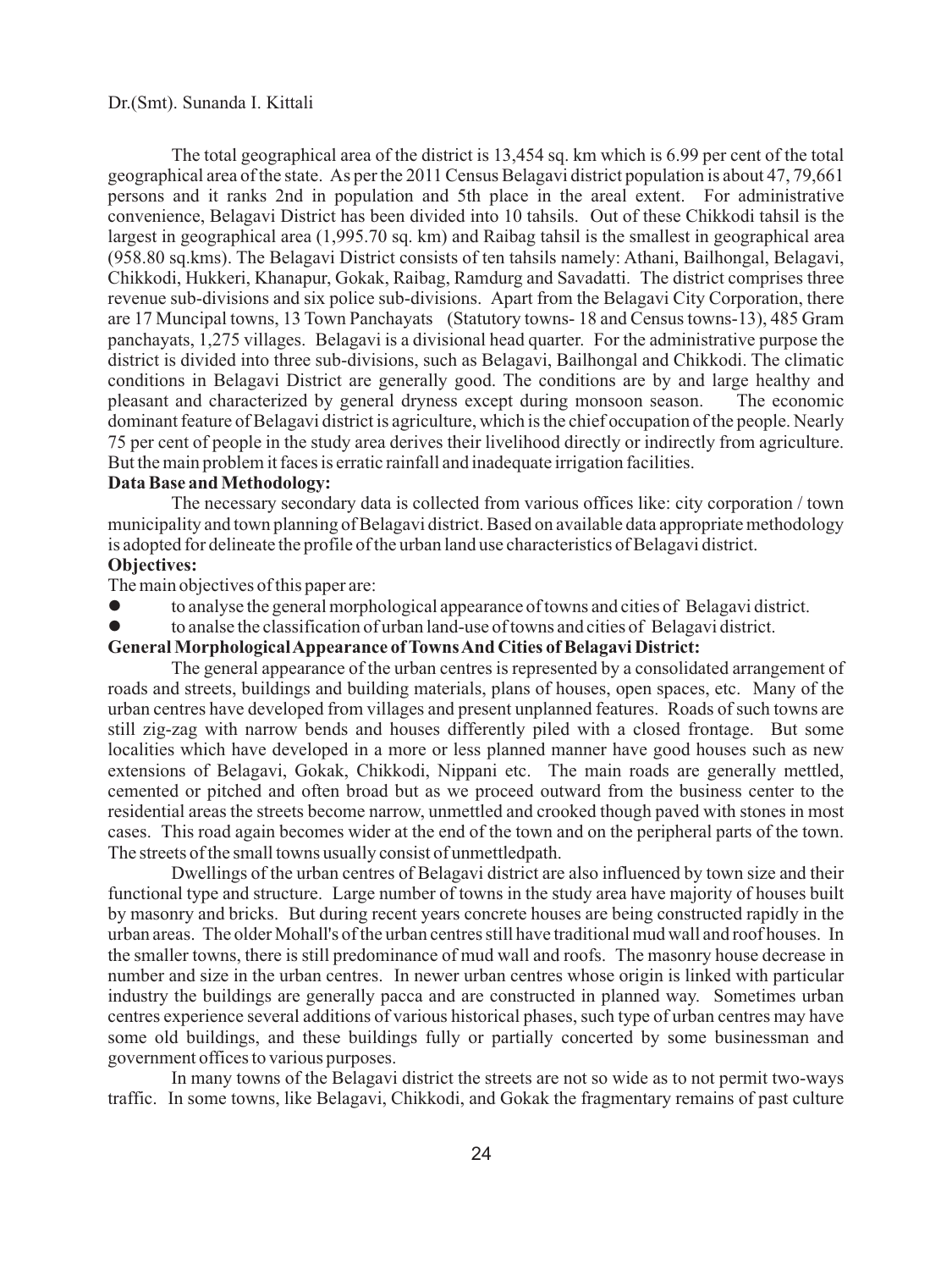and partial superimposition of modern aspects are also seen. Most of the smaller towns are situated only on one main road with streets on both sides. These towns are predominantly rural in character with mud wall and mud roof. Several urban features like parks and playground may not be present. Building: The Building is the important component of the town/city and it becomes a significant aspect of morphological studies. The dimension of the building, the plan of the building, the nature of the door, the number of storeys, building materials of the roof and slope of the roof are worthy of study. Buildings have to be studied from the point of view of age, architectural style, functions, building materials, standard of the house, scope of ventilation and sun-light, open space, etc.

Except the planned sections of few towns like Belagavi,Chikkodi and Gokak, the urban centres of Belagavi district are mostly unplanned. Consequently most of the urban houses consist of traditional designs having still mud and stone wall, mud and wooden roofs. Brick houses predominate in extension parts of all urban centres of the region. The difference arises only in their size and structure. About 70 percent of the urban houses of Belagavi district are constructed by burnt bricks, cement plastering with concrete and 40 per cent of houses are constructed with mud with stone wall and wooden roofs. Majority of buildings are constructed by burnt bricks with R.C.C. roofs. More than 40 percent of the households in urban areas of the Belagavi district live in one roomed house and average number of people living per room is 4 persons. The share of two roomed households is usually between 20 to 30 percent and that of three roomed households between 10 to 20 percent. Similarly the percentage of households living in four or more rooms is high in larger towns like Belagavi, Gokak, Chikkodi and Nippani, but in smaller towns these households are also less in number as compared to big towns.

#### **CLASSIFICATION OFURBAN LAND-USE:**

Classification is most significant to the study of urban land-use, because it provides an easy key to understand the complex character of the city structure. The classificatory scheme points out that groupings or classes of landuse are not arbitrary, they are rational and empirical, and have some basis for their development and have some measure of extended applicability. As a matter of fact, it is realized that no single landuse classification can cater to all needs of all cities, but in general there should be some basic structure of the classification which is applicable to many if not most cities. Since most of the land use classifications have been formulated by urban planners hence they are generally accepted as formulized land-use classification. However, more recently, an attempt has been made by professional planners and organizations, which focused on land-use characteristic alone as a basis for classification. This classification is well formulated and is applicable to most of the towns/cities. The land use pattern of any urban area is a reflection not of the immediate and current space requirements of a community but grater of their cumulative needs over a period of years. The urban areas are complex systems which have created myriads of problems and they need adjustment and modification in the physical form of the urban environment. This physical form is called morphology of the towns. As a matter of fact many diverse forces are consistently reacting upon urban society, creating pressures for growth and renewal in the physical form of the urban environment.

By considering the above said land-use classification and land-use characteristics of towns, here an attempt has been made to analyse the land-use classification of all thirty one towns of the Belagavi district (see Table-1).

### **RESIDENTIALUSE:**

It is most important land-use characteristics of urban areas. In Belagavi district out of the total developed area of each town the highest percentage (59.88%)of land used for residential purpose is recorded in Khanapur town, but lowest is recorded in Sambra census town (13.47 %). Out of 31 towns,twelve towns have more than 40 per cent of developed area used for residential purpose (Khanapur, Mouje-Nandagad, Benaknalli, Yellur, Bailhongal, Kangrali-KH, Athani, Mutga, Kakati,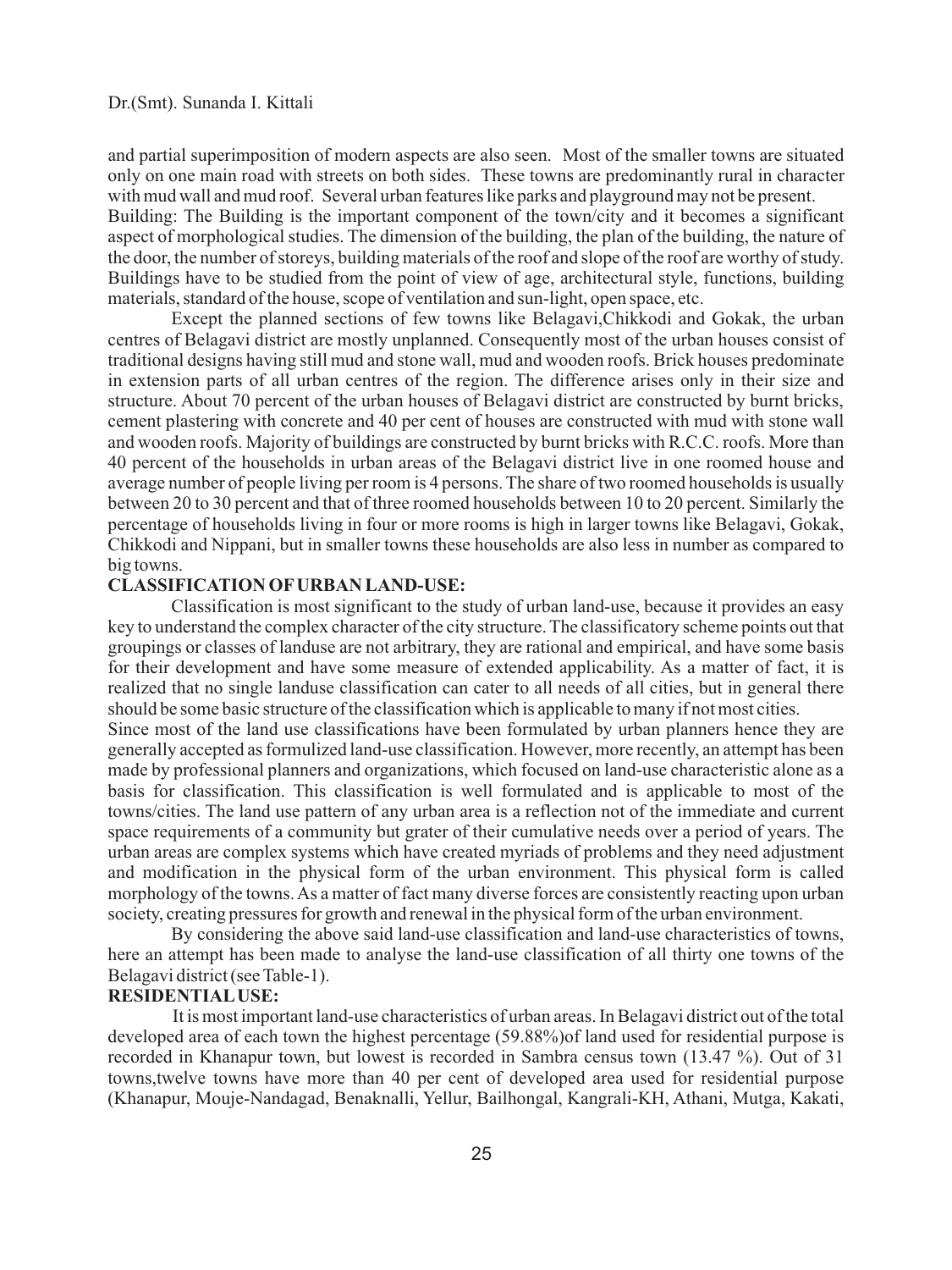Savadatti, Kangrali-BK and Sulebavi). Whereas in fifteen towns (Peeranwadi, Sadalgi, Nippani,Konnur, Chikkodi,Gokak, Mache, Belagavi(MC),Raibag, Hukkeri, Londa, Sankeshwar, Ramdurg, Mudalgi and Kudchi, ) land for residential use ranges between 30.00 to 40.00 per cent of their developed area. The remaining four towns namely, Belagavi- CB, Gokak Falls, Hindalga and Sambra have used less than 30.00 per cent of land under residential purpose. Hence, one keen observation is noted here that the class-I and class-II towns have utilized their land for residential purpose at lesser extent, but in case of lower order centres (class-III, IV and V) this situation is visaversa because of the lesser intensity of other urban functions besides lesser density of population.

#### **COMMERCIALUSE:**

It is basic economic function of every town and is very revealing that the percentage of area under commercial use (trade and commercial) is not much higher in the towns of the study area compared to other urban functions. Only three urban centres like, Khanapur (21.61%), Belagavi (18.98%) and Mouje-Nandgad (17.98%) were highest commercial land is used. In seven urban centres noticed that more than 10.00 per cent of land is used for different commercial activities (Gokak Falls, Savadatti, Chikkodi, Kakati, Athani, Londa and Mutga) and in fifteen towns the land is used for commercial activities is 5.00 per cent to 10.00 per cent of the developed area.. The remaining six towns have less than 5.00 per cent of land under commercial use.

#### **INDUSTRIALUSE:**

In Belagavi district many urban centres have noticed large and medium scale industries, they are particularly found in western and central part of the district. Hindalga, Nippani, Gokak Falls, Belagavi and Gokak towns have some important industries. Among these in Hindalga (Census town) 177.61 hectors of land is used for industrial purpose (58.44 per cent of total developed area). Maximum industrial units are located in and around this small town. Nippani town is the second important industrial center, where 15.42 per cent of developed area (103.07 hector) is used for industry, two sugar industries are located near the town vicinity. Gokak Falls is one of the most important and oldest manufacturing cotton ginning mills and oil mills are located in thistown. In recent years KIADB has developed an industrial layout by setupingmajor industries like Riddhi-Siddhi,Gluco boils limitedetc have been started.. KSSIDC has also developed one industrial layout, in which the small industries like Yes Milk Dairy and its allied industries are located near Vivekananda Nagar. Belagavi town has 12.63 per cent of area under industrial category. At present there are three defined industrial complexes mainly Aluminum factory, which is situated in the north eastern part, Kanabargi,and Autonagar, industrial area and some other Industrial Estate situated at the extreme South-Western part of the city. Other industrial units are located in scattered manner in the city. Gokak town has 10.70 per cent of land is utilized for many medium and small scale industrial units. The remaining all towns (twenty seven) have less than 10.00 per cent of land under industrial growth.

### **PUBLIC AND SEMI-PUBLIC USE:**

In Belagavi district maximum number of towns have received the land for public activities, like all types of offices, school and colleges and other public buildings. This land varies from town to town. In Belagavi district six towns (Sambra, Belagavi-CB, Mudalgi, Konnur, Gokak Falls and Raibag) have devoted more than 20.00 per cent of their developed land for public and semi-public use. More than seventeen towns have utilized 10.00 to 20.00 per cent of land used for public buildings and remaining eight towns have including Belagavi city (5.12%) lesser extent of land is used for public and semi-public uses.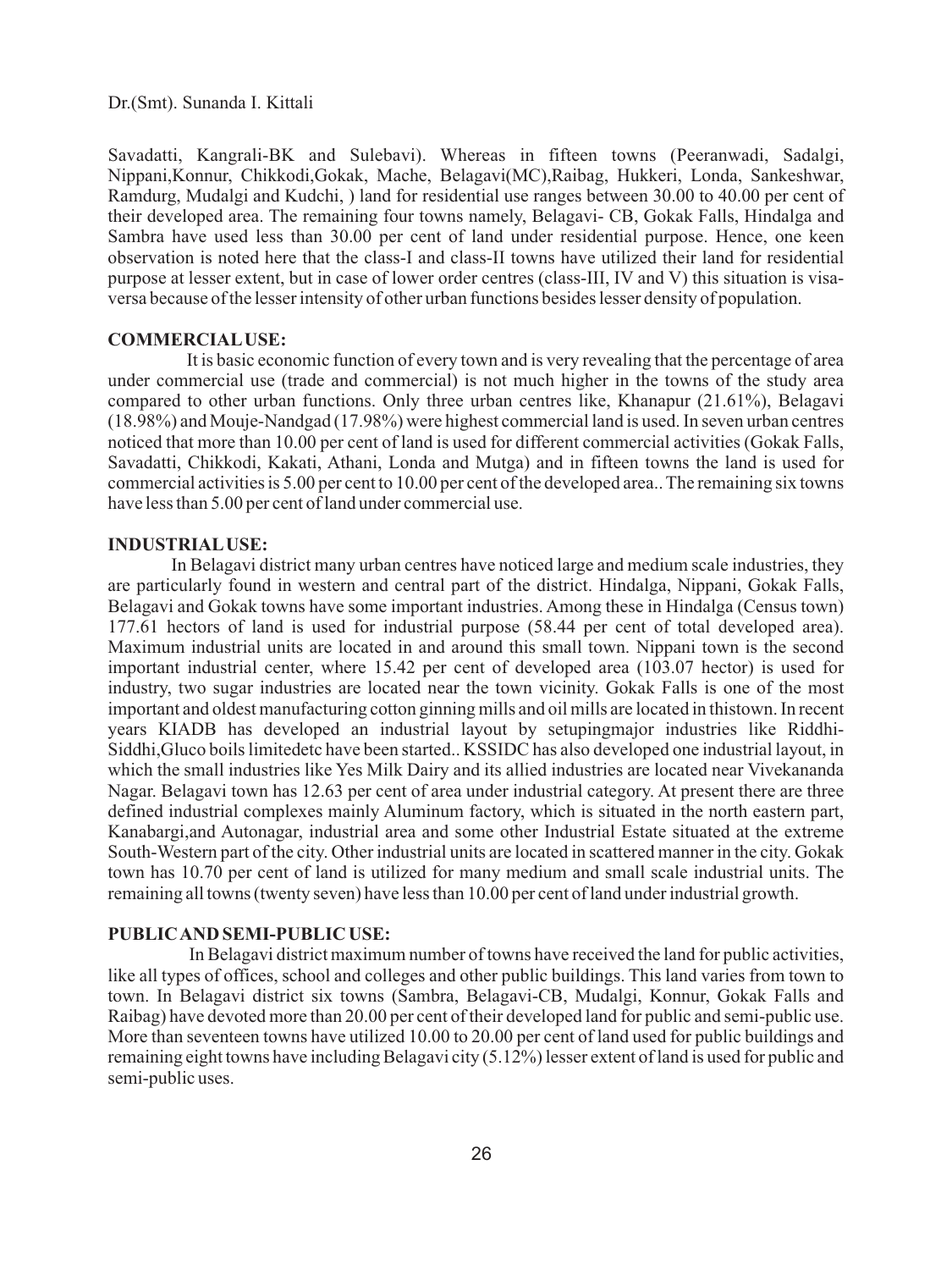| <b>Size Class of</b><br>Town                                        | No<br>s        | Name of the<br>Town | <b>Developed Area</b>        |                           |                             |                                  |                                               |                                               |                                    | <b>Non-Developed</b><br>Area              |                                 |                                                      |
|---------------------------------------------------------------------|----------------|---------------------|------------------------------|---------------------------|-----------------------------|----------------------------------|-----------------------------------------------|-----------------------------------------------|------------------------------------|-------------------------------------------|---------------------------------|------------------------------------------------------|
|                                                                     |                |                     | Residenti<br>al              | Commer<br>cial            | Industrial                  | Public<br>and<br>Semi-<br>public | Parks,<br>Playgro<br>und and<br>Open<br>Space | <b>Transpo</b><br>rt and<br>Commu<br>nication | <b>Total</b><br>Develope<br>d Area | Vacant<br>and<br>Water<br>Covered<br>Area | <b>Agricult</b><br>ural<br>Land | <b>Total</b><br>Muncipal<br>Area<br>(in<br>hectares) |
|                                                                     |                | 1.Belagavi (MC)     | 1366.72                      | 756.16                    | 503.02                      | 204.49                           | 191.25                                        | 962.25                                        | 3983.89                            | 1062.13                                   | 4635.98                         | 9682                                                 |
| Class-1<br>100,000<br>and Above                                     | $\mathbf 1$    |                     | (32.29)<br>[14.12]           | (18.98)<br>[7.81]         | (12.63)<br>[5.20]           | (5.12)<br>[2.11]                 | (4.80)<br>[1.97]                              | (24.15)<br>[9.94]                             | (100.00)<br>[41.15]                | (10.97)                                   | (47.88)                         | (100.00)                                             |
| Class-II<br>50,000 to<br>99,999<br>Class-III<br>20,000 to<br>49,999 |                | 2. Gokak            | 185.22                       | 47.48                     | 58.43                       | 60.13                            | 68.83                                         | 130.89                                        | 550.98                             | 73.15                                     | 1578.87                         | 2203                                                 |
|                                                                     |                |                     | (33.58)                      | (8.71)                    | (10.70)                     | (10.87)                          | (12.50)                                       | (23.75)                                       | (100.00)                           | (3.36)                                    | (71.67)                         | (100.00)                                             |
|                                                                     | $\overline{2}$ |                     | [8.40]                       | [2.16]                    | [2.67]                      | [2.72]                           | [3.12]                                        | [5.95]                                        | [25.01]                            |                                           |                                 |                                                      |
|                                                                     |                | 3. Nippani          | 258.69<br>(38.62)<br>[12.77] | 64.26<br>(9.58)<br>[3.17] | 103.07<br>(15.42)<br>[5.10] | 48.91<br>(7.19)<br>[2.38]        | 104.28<br>(15.57)<br>[5.15]                   | 88.91<br>(13.17)<br>[4.35]                    | 668.12<br>(100.00)<br>[33.06]      | 79.02<br>(3.91)                           | 1273.86<br>(63.03)              | 2021<br>(100.00)                                     |
|                                                                     |                | 4. Bailhongal       | 143.00                       | 25.80                     | 20.25                       | 41.35                            | 29.45                                         | 45.60                                         | 305.45                             | 24.43                                     | 946.12                          | 1276                                                 |
|                                                                     |                |                     | (46.82)                      | (8.19)                    | (6.55)                      | (13.42)                          | (9.50)                                        | (14.73)                                       | (100.00)                           | (2.86)                                    | (74.14)                         | (100.00)                                             |
|                                                                     |                |                     | [11.21]                      | [1.96]                    | [1.57]                      | [3.21]                           | [2.27]                                        | [3.53]                                        | [23.94]                            |                                           |                                 |                                                      |
|                                                                     |                | 5. Athani           | 130.59                       | 37.40                     | 15.83                       | 47.59                            | 33.49                                         | 44.86                                         | 309.76                             | 32.03                                     | 658.21                          | 910                                                  |
|                                                                     |                |                     | (41.97)                      | (11.95)                   | (4.85)                      | (15.17)                          | (10.66)                                       | (14.22)                                       | (100.00)                           | (3.52)                                    | (62.44)                         | (100.00)                                             |
|                                                                     |                |                     | [14.28]                      | [4.07]                    | [1.65]                      | [5.16]                           | [3.62]                                        | [4.83]                                        | [34.04]                            |                                           |                                 |                                                      |
|                                                                     |                | 6. Savadatti        | 250.08<br>(40.52)            | 84.00<br>(13.61)          | 30.40<br>(4.86)             | 111.36<br>(17.99)                | 72.32<br>(11.67)                              | 68.80<br>(10.02)                              | 616.96<br>(100.00)                 | 77.60<br>(4.85)                           | 905.44<br>(56.59)               | 1600<br>(100.00)                                     |
|                                                                     |                |                     | [15.63]                      | [5.25]                    | [1.87]                      | [6.94]                           | [4.50]                                        | [4.25]                                        | [38.56]                            |                                           |                                 |                                                      |
|                                                                     | 10             | 7. Chikkodi         | 255.21                       | 84.08                     | 29.94                       | 106.07                           | 115.87                                        | 75.77                                         | 666.94                             | 98.87                                     | 1082.19                         | 1848                                                 |
|                                                                     |                |                     | (38.23)                      | (12.59)                   | (4.35)                      | (15.89)                          | (17.24)                                       | (11.25)                                       | (100.00)                           | (5.35)                                    | (58.62)                         | (100.00)                                             |
|                                                                     |                |                     | [13.80]                      | [4.54]                    | [1.57]                      | [5.73]                           | [6.22]                                        | [4.06]                                        | [36.09]                            |                                           |                                 |                                                      |
|                                                                     |                | 8. Ramdurg          | 33.75                        | 8.21                      | 5.82                        | 17.17                            | 25.45                                         | 13.42                                         | 103.82                             | 16.35                                     | 236.83                          | 357                                                  |
|                                                                     |                |                     | (31.79)                      | (7.71)                    | (4.82)                      | (16.38)                          | (24.08)                                       | (12.52)                                       | (100.00)                           | (4.58)                                    | (66.34)                         | (100.00)                                             |
|                                                                     |                |                     | [9.25]                       | [2.24]                    | [1.40]                      | [4.76]                           | [7.00]                                        | [3.64]                                        | [29.08]                            |                                           |                                 |                                                      |
|                                                                     |                | 9. Sankeshwar       | 82.23                        | 24.93                     | 23.04                       | 38.64                            | 49.79                                         | 34.04                                         | 252.67                             | 30.25                                     | 446.08                          | 729<br>(100.00)                                      |
|                                                                     |                |                     | (32.45)                      | (9.50)<br>[3.29]          | (9.10)                      | (15.04)<br>[5.21]                | (19.40)                                       | (13.46)<br>[4.66]                             | (100.00)<br>[34.66]                | (4.15)                                    | (61.19)                         |                                                      |
|                                                                     |                | 10. Mudalgi         | [11.25]<br>114.62            | 28.34                     | [3.15]<br>32.83             | 87.32                            | [6.72]<br>60.14                               | 42.05                                         | 365.30                             | 95.85                                     | 690.85                          | 1152                                                 |
|                                                                     |                |                     | (31.21)                      | (7.67)                    | (8.76)                      | (23.82)                          | (16.42)                                       | (11.50)                                       | (100.00)                           | (8.32)                                    | (59.97)                         | (100.00)                                             |
|                                                                     |                |                     | [9.90]                       | [2.43]                    | [2.78]                      | [7.55]                           | [5.21]                                        | [3.65]                                        | [31.71]                            |                                           |                                 |                                                      |
|                                                                     |                | 11. Sadalgi         | 151.39                       | 18.78                     | 12.18                       | 71.15                            | 89.48                                         | 41.81                                         | 384.79                             | 91.54                                     | 990.67                          | 1467                                                 |
|                                                                     |                |                     | (39.24)                      | (4.68)                    | (3.12)                      | (18.45)                          | (23.13)                                       | (10.66)                                       | (100.00)                           | (6.24)                                    | (67.53)                         | (100.00)                                             |
|                                                                     |                |                     | 10.29                        | [1.23]                    | [0.82]                      | [4.84]                           | [6.07]                                        | [2.80]                                        | [26.23]                            |                                           |                                 |                                                      |
|                                                                     |                | 12. Kudchi          | 47.97                        | 7.48                      | 5.43                        | 27.48                            | 43.77                                         | 20.05                                         | 152.18                             | 51.10                                     | 285.72                          | 489                                                  |
|                                                                     |                |                     | (30.89)                      | (4.60)                    | (3.29)                      | (17.74)                          | (28.26)                                       | (13.14)                                       | (100.00)                           | (10.45)                                   | (58.430)                        | (100.00)                                             |
|                                                                     |                | 13. Hukkeri         | [9.61]                       | [1.43]                    | [1.02]                      | [5.52]<br>40.19                  | [8.80]<br>47.53                               | [4.10]                                        | [31.12]                            | 29.96                                     | 336.54                          | 623                                                  |
|                                                                     |                |                     | 76.94<br>(32.55)             | 19.00<br>(8.14)           | 16.82<br>(6.86)             | (17.13)                          | (20.13)                                       | 33.02<br>(14.13)                              | 233.50<br>(100.00)                 | (8.50)                                    | (54.02)                         | (100.00)                                             |
|                                                                     |                |                     | [12.20]                      | [3.05]                    | [2.57]                      | [6.42]                           | [7.54]                                        | [5.30]                                        | [37.48]                            |                                           |                                 |                                                      |
|                                                                     |                | 14. Belagavi (CB)   | 56.74                        | 9.50                      | 6.48                        | 74.45                            | 99.07                                         | 23.04                                         | 269.28                             | 109.80                                    | 340.92                          | 720                                                  |
|                                                                     |                |                     | (20.80)                      | (3.34)                    | (2.23)                      | (27.48)                          | (36.76)                                       | (8.54)                                        | (100.00)                           | (15.25)                                   | (47.35)                         | (100.00)                                             |
|                                                                     |                |                     | [7.88]                       | [1.32]                    | [0.90]                      | [10.34]                          | [13.76]                                       | [3.20]                                        | [37.40]                            |                                           |                                 |                                                      |
|                                                                     |                | 15. Khanapur        | 97.20                        | 35.64                     | 8.10                        | 8.10                             | 7.50                                          | 5.46                                          | 162.00                             | 76.80                                     | 115.20                          | 354                                                  |
|                                                                     |                |                     | (59.88)                      | (21.61)                   | (4.94)                      | (4.94)                           | (4.32)                                        | (3.09)                                        | (45.76)                            | (21.47)                                   | (32.49)                         | (100.00)                                             |
|                                                                     |                |                     | [27.40]                      | [9.89]                    | [2.26]                      | [2.26]                           | [1.98]                                        | [1.41]                                        | [100.00]                           |                                           |                                 |                                                      |
|                                                                     |                | 16. Konnur          | 285.73                       | 60.75                     | 43.39                       | 171.91                           | 118.17                                        | 68.77                                         | 748.72                             | 523.06                                    | 2066.22                         | 3338                                                 |
|                                                                     |                |                     | (38.07)                      | (8.01)                    | (5.74)                      | (22.84)                          | (15.76)                                       | (9.09)                                        | (100.00)                           | (15.67)                                   | (61.90)                         | (100.00)                                             |
|                                                                     |                |                     | [8.56]                       | [1.82]                    | [1.30]                      | [5.15]                           | [3.54]                                        | [2.06]                                        | [22.43]                            |                                           |                                 |                                                      |
| Class-IV                                                            |                | 17. Raibag          | 66.87                        | 14.64                     | 18.79                       | 41.68                            | 29.56                                         | 24.52                                         | 196.06                             | 77.09                                     | 407.85                          | 681                                                  |
| 10,000 to<br>19,999                                                 | 12             |                     | (34.17)                      | (7.65)                    | (9.69)                      | (21.42)                          | (15.30)                                       | (12.24)                                       | (100.00)                           | (11.31)                                   | (59.89)                         | (100.00)                                             |
|                                                                     |                |                     | [9.82]                       | [2.15]                    | [2.76]                      | [6.12]                           | [4.34]                                        | [3.60]                                        | [28.79]                            |                                           |                                 |                                                      |
|                                                                     |                | 18. Mache           | 99.43                        | 13.03                     | 16.05                       | 31.40                            | 79.32                                         | 40.12                                         | 279.35                             | 120.49                                    | 763.16                          | 1163                                                 |
|                                                                     |                |                     | (35.44)                      | (4.65)                    | (5.73)                      | (11.100)                         | (28.28)                                       | (14.32)                                       | (100.00)                           | (10.36)                                   | (65.62)                         | (100.00)                                             |

# **TABLE -1 :**

# **EXISTING LAND-USE PATTERN OF URBAN CENTRES OF BELAGAVI DISTRICT (2011)**

Source: Town Planning Offices, computed by researcher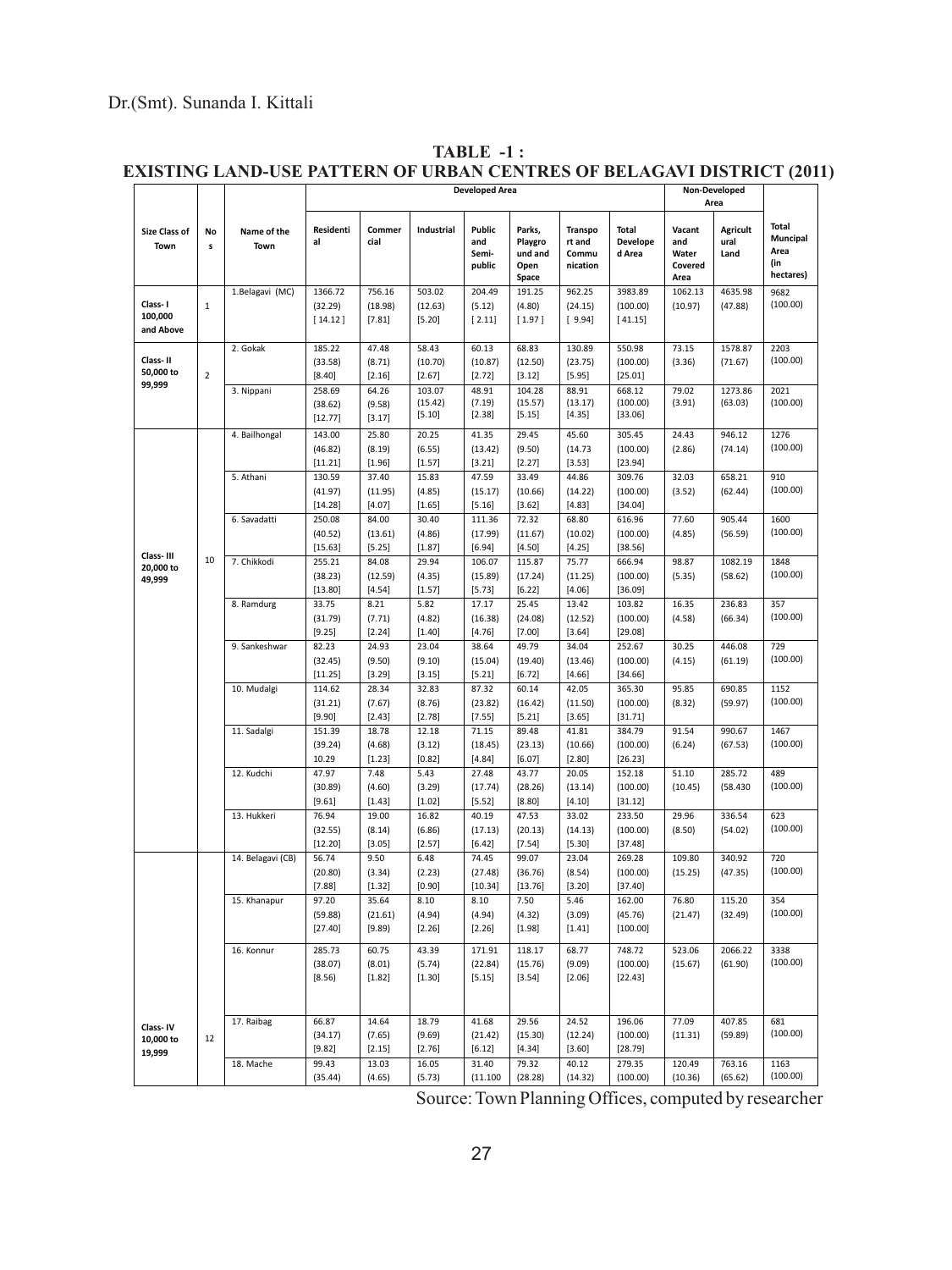#### **PARKS, PLAYGROUND AND OPEN SPACE:**

Recreational point of view this category is most important land use characteristics of urban areas. In Belagavi district very limited space is utilized for under this category. The highest percentage of land is used for parks, playground and open space in Belagavi-CB town with 36.76 per cent of the developed area, because of maximum extent of area is under defense authority and it is also restriction of built houses in the cantonment area. Nine town like, Sulebavi (28.40%), Mache (28.28%),Kudchi (28.26%), Ramdurg (24.08%), Sadalagi (23.13%), Kangrali-KH (22.80%), Yellur (21.69%), Hukkeri (20.13%) and Peeranwadi (20.07%) have parks, playground and open space in wide range. Remaining twenty one towns have lesser extent of land (below 20.00 %) is used for parks, playground and open space located in outer part of town area. The school, colleges and government offices etc. have been reserved for public uses.

## **TRANSPORTAND COMMUNICATION:**

 The town economic development depends on wide transportation and communication system. In Belagavi district many urban centres have good network system, namely, Belagavi-MC (24.15%) and Gokak (23.75%) towns have utilized more land for transportation and communication purpose. Whereas in eighteen towns have medium (10.00 to 20.00%) extent of land is used for this category, remaining eleven towns have lesser per cent (below 10.00%) of land is used for transport and communication activities.

## **NON-DEVELOPED AREA:**

This category includes vacant land, water bodies and agricultural land. Compared to other uses of urban land, this category area is very high innine towns. These towns have more than 10.00 per cent of land kept as vacant and water covered area, Mouje-Nandagad town is very high (49.55%) in this category and followed by Gokak Falls (21.52%), Khanapur (21.47%), Konnur (15.67%),Belagavi-CB (15.25%), Raibag (11.31%), Belagavi-MC (10.97%), Kudchi (10.45%) and Mache (10.36%). Remaining (twenty tow) towns have below 5.00 per cent of land is vacant and water covered area. But this vacant land will be of immense use for the future urban development activities. Another main feature is that agricultural activities it is very common feature at the outer fringe of most of the towns in the district. More than 60.00 per cent of the towns have above 60.00 per cent of land utilized for agriculture. These fields are used for growing vegetables and other food grains.

Recently with the establishment of several industries on the periphery and the extension of the municipal limits of the town/cities, there has been developed urban fringe along the main through fares even beyond the corporation limits. The rural-urban fringe, and extension of the urban center both actual and potential, is an area where most of the land-uses are in a state of flux. This area as a whole is being urbanized with incoming of electricity, running water, mettled roads and other such urban amenities.

#### **Conclusion:**

The morphological characteristics based on land use and their service functions and population dynamics of urban centers in Belagavi district. The study has emphasized the importance of the urban centers as local nodal service centers based on urban land use characteristics. Each urban centers link many villages and therefore integrate them into the national economic system through commodity exchange, information flow and innovation spread. They are the "drivers of the urbanization process" in the region. Indeed, the urban geography and economic history of the Belagavi district cannot be understood without reference to the land use dynamics and their diversity character. For improve the functional varieties towards to improve the quality of life in urban centres of Belagavi district priority should be given to the existing urban functional structure. Therefore, the towns of Belagavi district especially those which have below 50,000 populations should exhibit basic functions rather than primary and service / non-basic functions. This expected scenario maybe changed if special